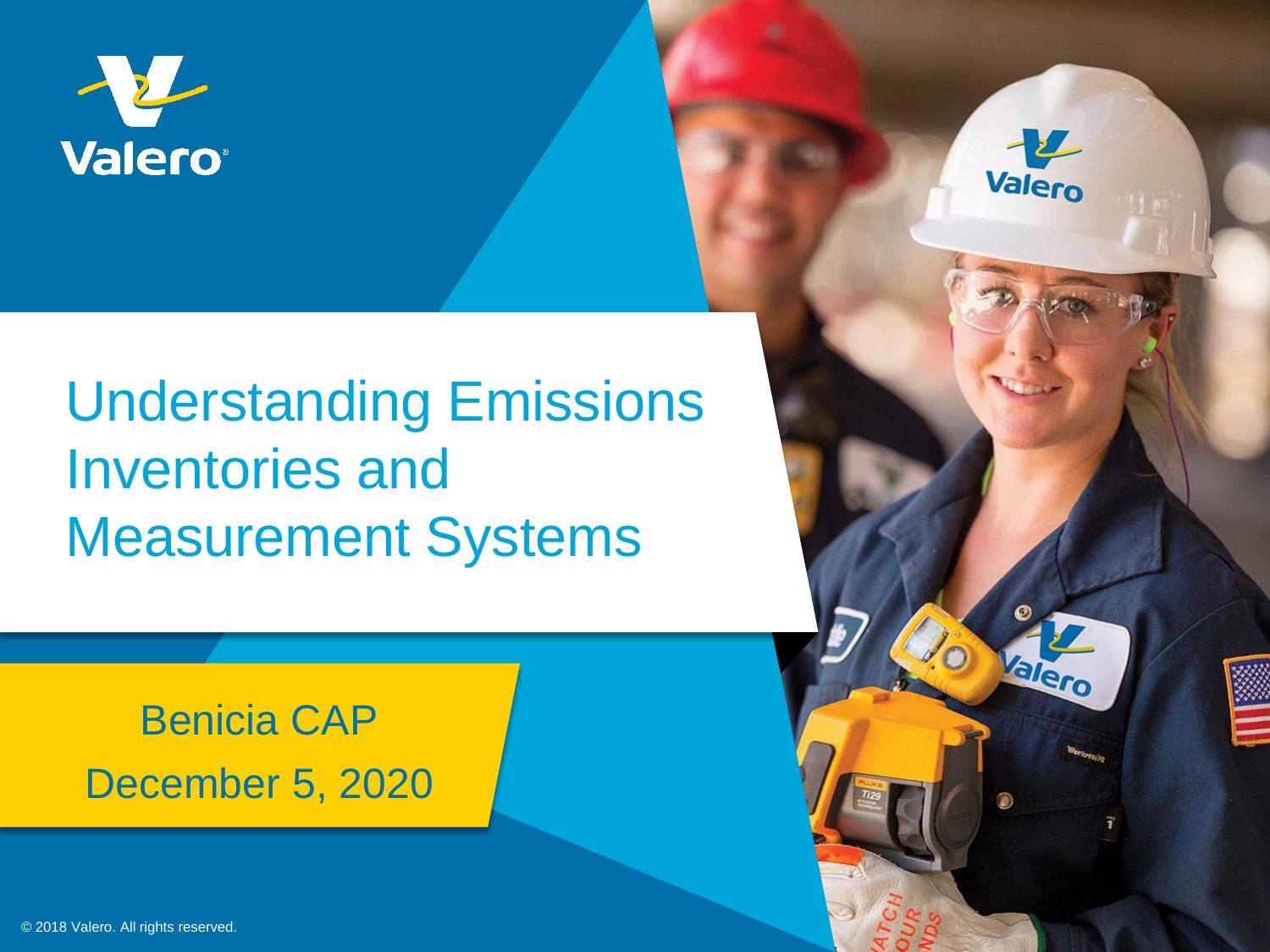# Understanding Emissions Inventories The limits of estimating and measurement systems



How long is this knife?

#### **Estimates are:**

- Approximate
- Require making assumptions
- May vary depending on the estimator
- Accuracy varies depending on the method used
- Often used when direct measurement isn't possible



#### **Measurements are:**

- More accurate than estimates
- Precision varies with the measurement system used
- Inherently limited by technology
- Minimum Detection Limit: how low can you reliably measure? Can the presence of a substance always be confirmed?

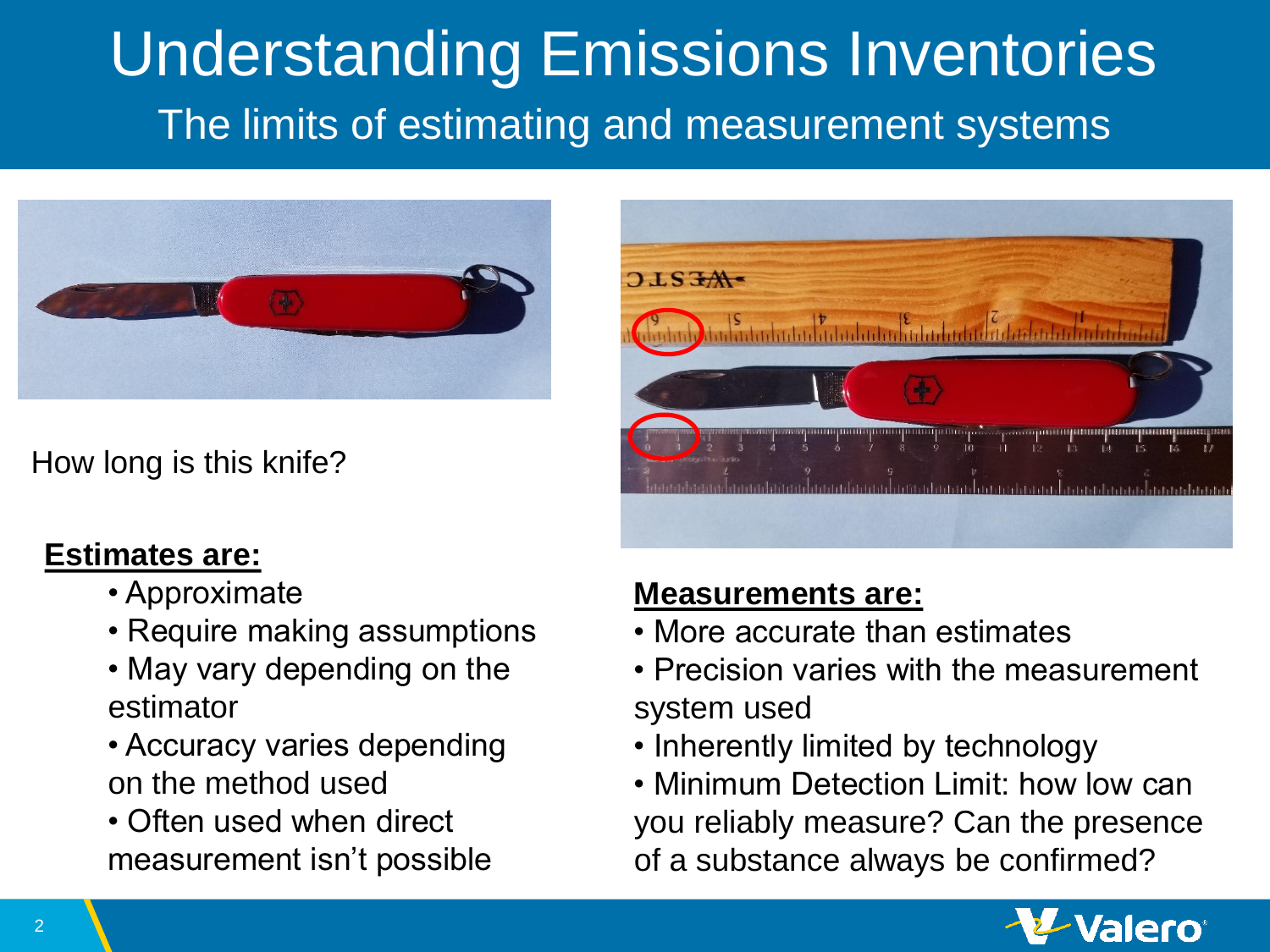# Emissions Inventory methodology Is Source-specific

| <b>Sources w/Estimated Emissions</b>     | <b>Sources Directly Measured</b>                                                                        |
|------------------------------------------|---------------------------------------------------------------------------------------------------------|
| Storage tanks (EPA model used)           | Most Combustion sources (Boilers and<br><b>Furnaces have Continuous Emissions</b><br>Monitors, or CEMs) |
| Fugitive Emissions (speciation -         | Fugitive Emissions (leak rate in ppm,                                                                   |
| representative composition used)         | Method 21 requires trained user)                                                                        |
| <b>Wastewater emissions to Air (EPA)</b> | Wastewater emissions to water (3rd                                                                      |
| model used)                              | party laboratory data is very precise)                                                                  |
| <b>Cooling Towers</b>                    | Flue Gas Scrubber (CEMs for CO,<br>CO2, NOx, SO2, source test for PM)                                   |
| Maintenance activities such as           | Painting formulation (solvent)                                                                          |
| painting, vessel depressurization,       | <b>Vessel depressurization VOC</b>                                                                      |
| vehicles                                 | measured                                                                                                |

Passive RSR monitors encircling the Refinery are reliable measurement systems. Open-path monitors measure ambient air quality *from all sources.* Minimum Detection Limit can confound data usefulness and interpretation.

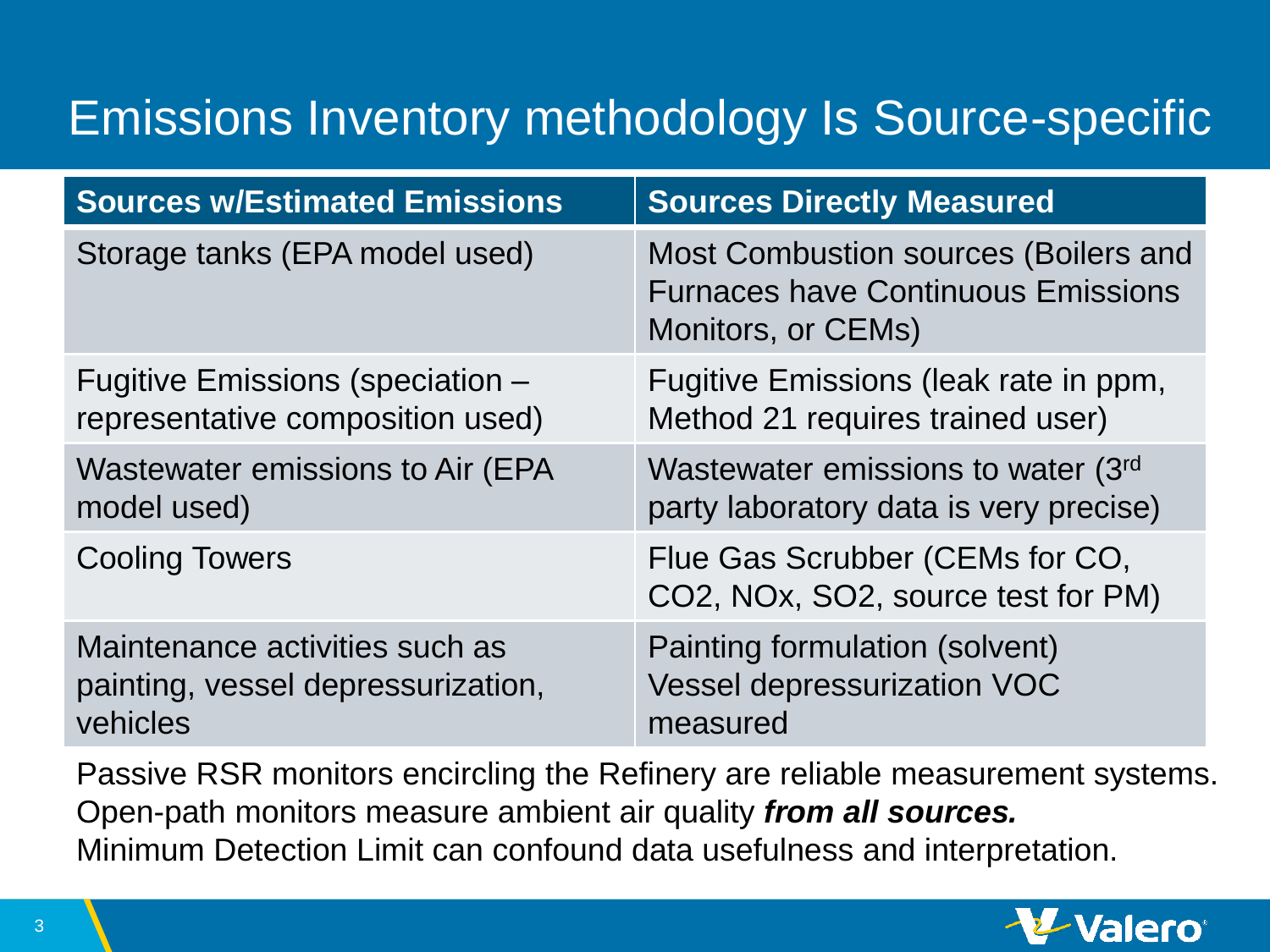### Benzene Emissions in Detail

- OSHA defines the benzene permissible exposure limits as (a) a Time-weighted average of 1 ppm (part per *million*) over 8 hours, and (b) a short-term exposure limit of 5 ppm in any 15-minute period. (Note: 1 ppm = 1000 ppb)
- The Passive sampling action level is 2.8 ppb (parts per *billion*) or 1/357<sup>th</sup> of the OSHA permissible exposure limit.
- Note: 0.0028 ppm = 2.8 ppb = to  $9\mu g/m^3$  (just a different scale we'll see on subsequent charts)
- Therefore, the Passive sampling **action level is Health Protective**

*Passive sampling results are averaged over 12 months and compared to the action level. Updated each quarter, all 5 Bay Area refineries are well below the annual action level of 9μg/m<sup>3</sup> .*

Benzene ∆C Comparison  $\blacklozenge$ 9  $(\mu g/m^3)$ 8 Benzene (µg/m3 7 6 Benzene 5 4 3 2 1 0 Q22019 Annual Q32019 Annual Q42019 Annual Q12020 Annual Q22020 Annual Average ΔC Average ΔC Average ΔC Average ΔC Average ΔC Valero Benicia Martinez Refining Marting Marathon Martinez Chevron Richmond **P66 Rodeo**  $-$  Annual Action Level

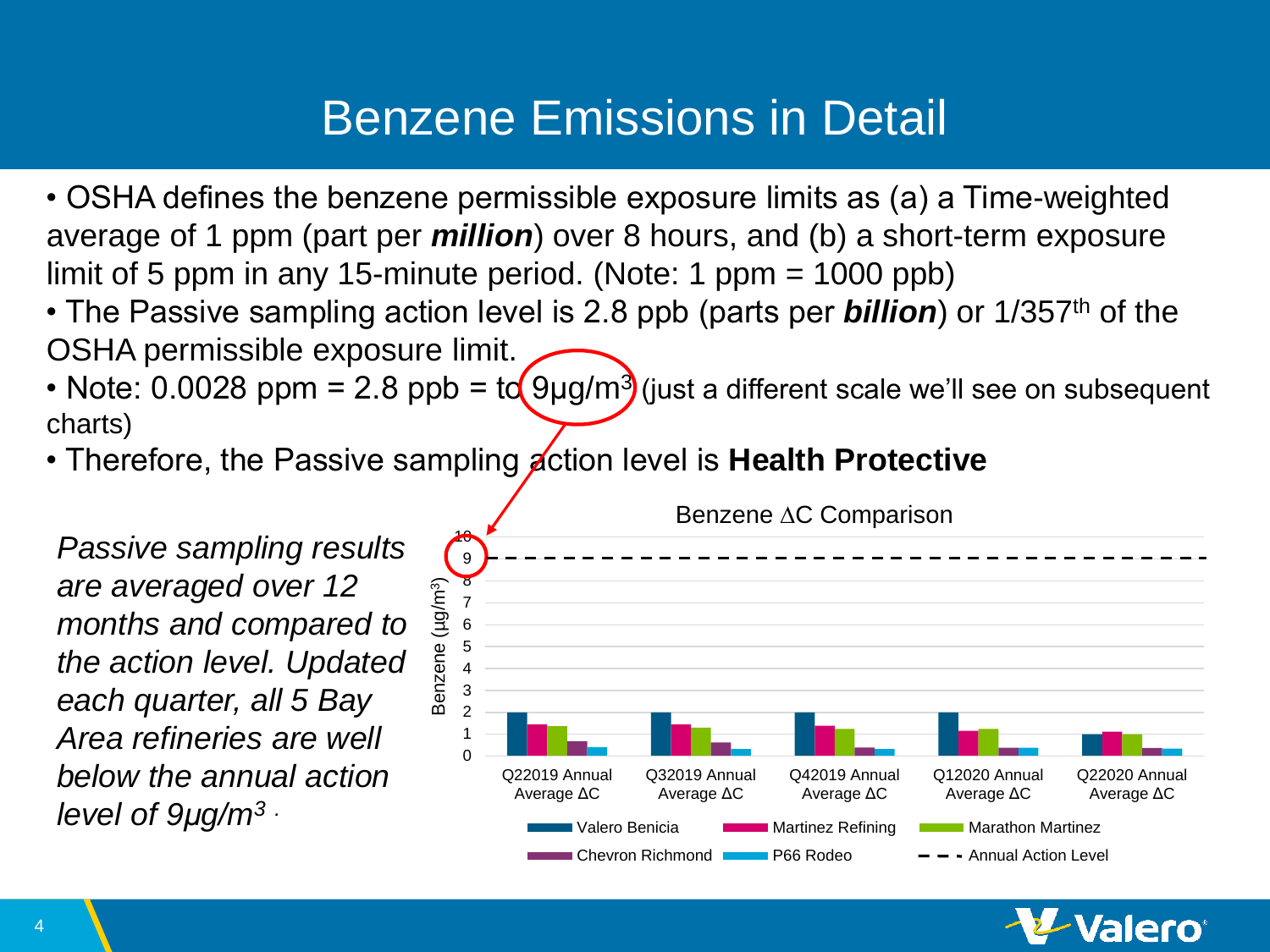## Fenceline Monitoring Passive Sampling - In compliance since rule implementation in January 2018



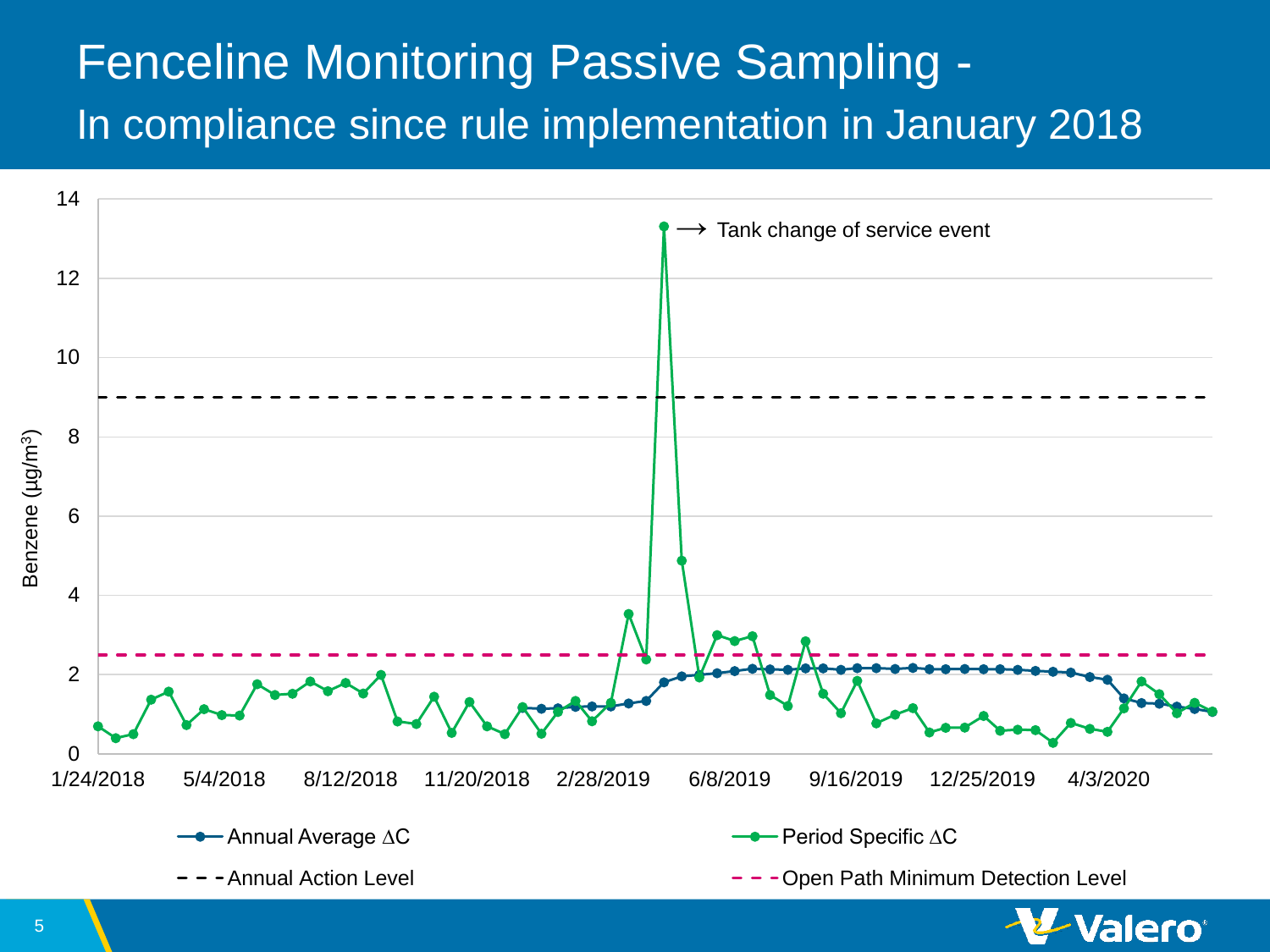### Fenceline Open Path Monitoring – Ambient levels usually below minimum detection level